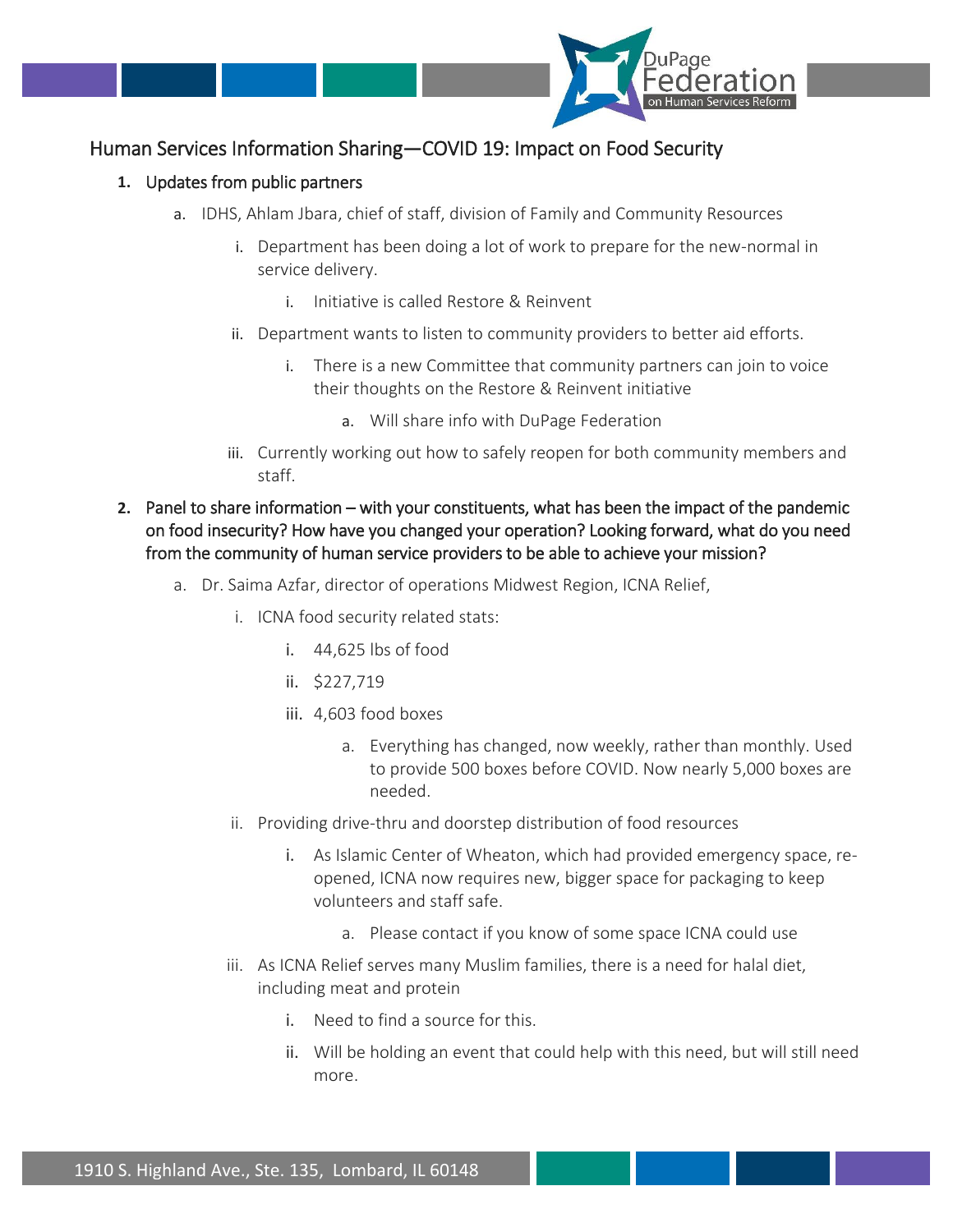

- iv. Volunteer Appreciation Drive-By event to honor volunteers
	- i. Contact to join the celebration on Saturday, July  $9^{th}$ , 2020
	- ii. Link shared in chat: [https://docs.google.com/forms/d/e/1FAIpQLSfERaaX9fxMX1rJXsLyOZ](about:blank) [69\\_5-eq0beKl9wHC2QsnJ\\_mYBZtw/viewform](about:blank)
- b. Jane Macdonald, director of community health, Loaves and Fishes Community Services,
	- i. There is not much that didn't change! Have seen significant increase in food needs (25%-30% increase)
	- ii. Have had to change distribution methods all requires more space "food pantry creep" underway
	- iii. We are challenged to bring a new normal
		- i. Nutrition content and consistency diminished with loss of consumer inperson "shopping"
		- ii. Needs to be consistent with clients' needs this is a long term concern
	- iv. They are also dealing with space challenges to store food
	- v. Clients lost opportunity for choice to select specific foods for dietary reasons (in adjusted system of pre-boxed drive-through distribution).
		- i. "Recovery food" volume has been lost
	- vi. Used to be able to talk one-on-one with clients. Can no longer do that due to COVID and increased needs. Now looking into other client engagement and communication tools.
		- i. Technological advances continues to be a big part of this.
		- ii. Want to use new platforms to draw volunteers back into the volunteer workforce. Pandemic safety has kept many volunteers away, volunteers who are key leaders in the Loaves & Fishes operation
			- a. Rely heavily on volunteers, so need to increase volunteers.
				- i. Volunteers tended to be older and more COVIDvulnerable. Need to find ways to re-engage safely, and need lower-risk volunteers.
- c. Jeni Fabian, executive director, People's Resource Center
	- i. Half of staff are working in office now. Open in Westmont and Wheaton. Throughout pandemic, services have been open.
	- ii. Food pantry creep (aka the increasing space needs of food pantry work) is a problem for PRC as well.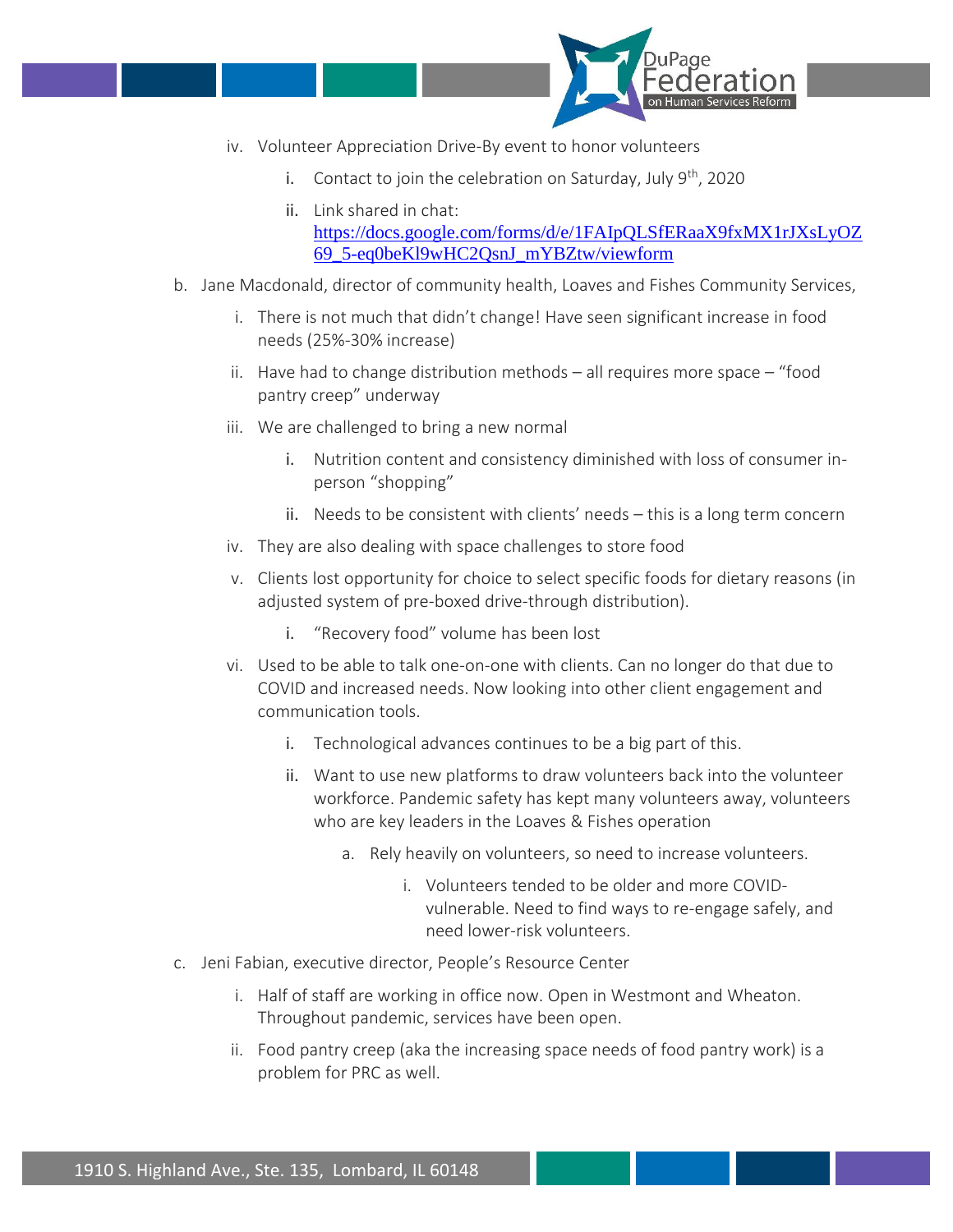

- iii. They are working to reopen more fully, but there are a lot of variables to account for. Looking to re-open in West Chicago
- iv. Continuing to adjust dispersal methods
	- i. Using food delivery and pickups
	- ii. Using phone calls to collect more info from clients, had to redesign process of information
- v. Seeing increase in need, anecdotally from many "never used pantry before," and unpredictable surges, as needs are tied to changes on the ground (economic changes, school updates, etc.), difficult to anticipate
- vi. Prioritizing getting basic necessities like food and clothing as well technology help.
	- i. Client choice is limited as well.
	- ii. Unusual shortages, running out of specific types of foods, parallel to grocery shortages -- such as canned beans.
- vii. Bracing for a surge in housing, utilities, and transportation needs. Communication with resources to provide that assistance will be crucial.
- d. Joie Frankovich, coordinator of partnerships, We Go Together for Kids
	- i. West Chicago has been really hard hit by COVID, highest number of cases, or second highest, in county, and most per capita
	- ii. Been reaching out to their families to learn what they need
		- i. Found out that food was very high on the list
		- ii. Created help packages that included West Chicago grocery stores to provide culturally relevant foods to families
	- iii. Partnering with lots of community and faith-based organizations in order to provide more food to client families; Wheaton Bible Church hosted two large food drives.
	- iv. Have hosted pop-ups in traditional food desserts with bags of shelf-stable food.
	- v. WeGo partnered with PRC for a food pantry but had to shut it down due to COVID and construction (PRC hopes to reopen soon). St. Andrews Lutheran has set up a pop-up distribution.. And partners such as Loaves & Fishes, PRC, etc. have brought fresh foods to this new pantry.
- **3.** Roundtable ask human service providers participating in the meeting: regarding food security and your constituents, what is working, not working, missing for your constituents in your community?
	- a. HCS Family Services, Amy Wickstrom
		- i. Food security and safety are big concerns for everyone, so they appreciate what the panel shared.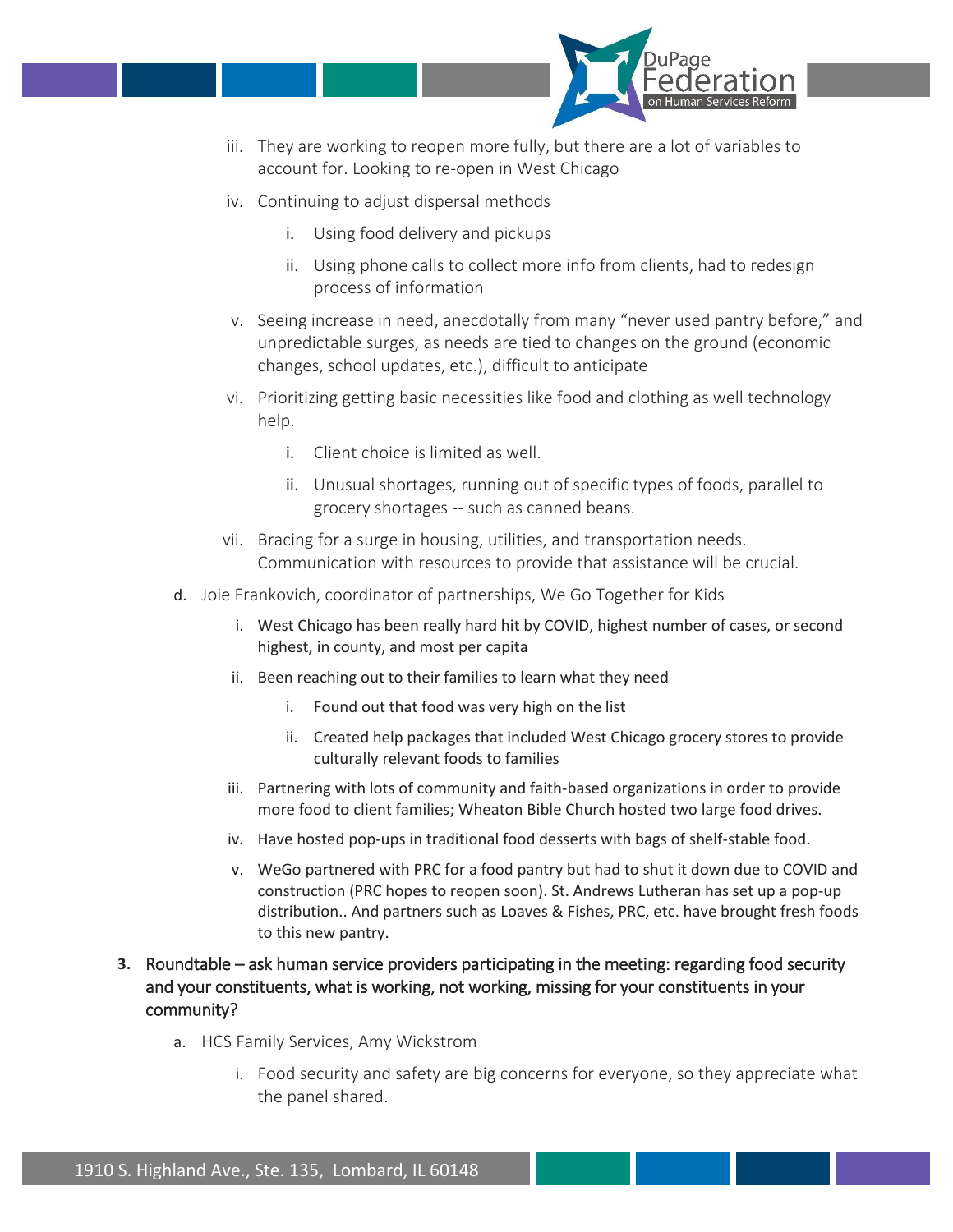

- ii. Currently using a Anne M. Jeans elementary school gym for food packing activities
	- i. However, there are concerns for where to do this when/if schools reopen in the Fall.
- **b.** Northwestern Medicine, Ann Marie Bianchi
	- **i.** Getting back to normal procedures, but they are really focusing on safety for staff and patients.
	- **ii.** Been seeing an uptick in chronic health issues as chronically ill have been avoiding hospitals
	- **iii.** Working to reassure everyone
	- **iv.** Been amazing to see people address rising needs.
- c. DuPage Foundation, Barb Szczepaniak
	- i. How is Food Rescue going?
		- a. This program has dwindled because (1) it takes a huge volunteer force to accomplish and (2) traditional food suppliers don't have their normal resources right now.
- d. Giving DuPage, Shefali Trivedi
	- i. Reminder: Please continue to share volunteer needs with Giving DuPage (GivingDuPage.org). They can push the world out to over 5,000 potential volunteers.
	- ii. Reminder: Giving DuPage can push requests for in-kind donations. "If you need beans, we'll get you beans!"
	- iii. Will be pivoting to pushing virtual volunteer opportunities.
- e. Wayne Township, Juanita Martinez
	- i. Wayne Township Food Pantry is now providing food to anyone who comes to the pantry. They are also increasing access to weekly instead of a biweekly visits.
	- ii. Also still providing financial assistance and other needs.
	- iii. Will publicize other community-based organization events if you contact.
	- iv. They have Spanish speaking workers, so don't hesitate to send folks their way.
- f. St. Mark's Episcopal Church, Kim Reed
	- i. Thanks to everyone!
- g. Metropolitan Family Services, Mariola Kasper
	- i. Slowly transiting staff to in-person services. Psychiatric evaluation returning. Working through all the challenge and learning a lot.